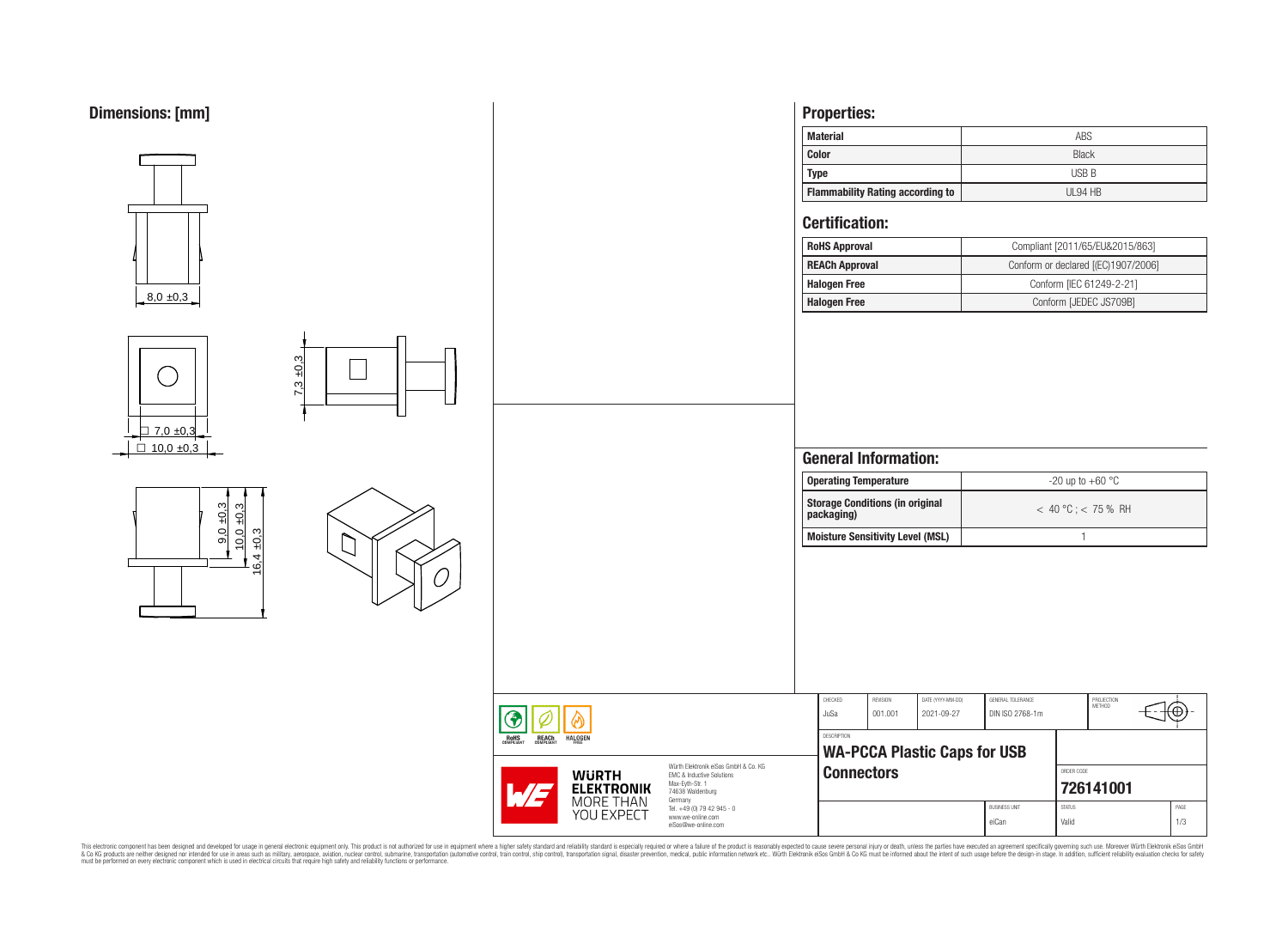# **Cautions and Warnings:**

# **The following conditions apply to all goods within the product series of WA-PCCA of Würth Elektronik eiSos GmbH & Co. KG:**

### **General:**

- This mechanical component is designed and manufactured for use in general electronic equipment.
- Würth Elektronik must be asked for written approval (following the PPAP procedure) before incorporating the components into any equipment in fields such as military, aerospace, aviation, nuclear control, submarine, transportation (automotive control, train control, ship control), transportation signal, disaster prevention, medical, public information network, etc. where higher safety and reliability are especially required and/or if there is the possibility of direct damage or human injury.
- Mechanical components that will be used in safety-critical or high-reliability applications, should be pre-evaluated by the customer.
- The component is designed and manufactured to be used within the datasheet specified values. If the usage and operation conditions specified in the datasheet are not met, the component may be damaged or dissolved.
- Do not drop or impact the components, the component may be damaged.<br>• Wirth Elektronik products are qualified according to international standard
- Würth Elektronik products are qualified according to international standards, which are listed in each product reliability report. Würth Elektronik does not warrant any customer qualified product characteristics beyond Würth Elektroniks' specifications, for its validity and sustainability over time.
- The responsibility for the function of the application of the customer specific products and use in a particular customer design is always the full and autonomous responsibility of the customer. All technical specification for standard products also apply to customer specific products.

### **Product Specific:**

### **Cleaning and Washing:**

- Washing agents used during the production to clean the customer application might damage or change the characteristics of the components. Washing agents may have a negative effect on the long-term functionality of the product.
- Using a brush during the cleaning process may damage the component. Therefore, we do not recommend using a brush during the PCB cleaning process.

# **Potting and Coating:**

• If the product is potted in the customer application, the potting material might shrink or expand during and after hardening. Shrinking could lead to an incomplete seal, allowing contaminants into the components. Expansion could damage the components. We recommend a manual inspection after potting or coating to avoid these effects.

### **Storage Conditions:**

- A storage of Würth Elektronik products for longer than 12 months is not recommended. Within other effects, the terminals may suffer degradation, resulting in bad processability. Therefore, all products shall be used within the period of 12 months based on the day of shipment.
- Do not expose the components to direct sunlight.<br>• The storage conditions in the original packaging
- The storage conditions in the original packaging are defined according to DIN EN 61760-2.
- The storage conditions stated in the original packaging apply to the storage time and not to the transportation time of the components.

### **Packaging:**

• The packaging specifications apply only to purchase orders comprising whole packaging units. If the ordered quantity exceeds or is lower than the specified packaging unit, packaging in accordance with the packaging specifications cannot be ensured.

### **Handling:**

- The maximum permissible torques must be complied with to prevent mechanical destruction of the component and PCB.
- If a component is pre-assembled with an adhesive tape, the adhesive duration cannot be guaranteed. This depends on the surface where the component will be mounted on. It also depends on the environmental conditions the component is exposed to. The customer has to evaluate this for his specific application.
- Violation of the technical product specifications will void the warranty.
- Coated metal parts may have spots and/or deposits because of the rinsing and drying process during plating. The storage and processability are not affected.
- The temperature rise of the component must be taken into consideration. The operating temperature is comprised of ambient temperature and temperature rise of the component.The operating temperature of the component shall not exceed the maximum temperature specified.

These cautions and warnings comply with the state of the scientific and technical knowledge and are believed to be accurate and reliable. However, no responsibility is assumed for inaccuracies or incompleteness.

|                                                                  |                                                              |                                                                                                                                                                                               | CHECKED<br>JuSa   | REVISION<br>001.001 | DATE (YYYY-MM-DD)<br>2021-09-27 | GENERAL TOLERANCE<br>DIN ISO 2768-1m |                         | PROJECTION<br>METHOD | Θ    |
|------------------------------------------------------------------|--------------------------------------------------------------|-----------------------------------------------------------------------------------------------------------------------------------------------------------------------------------------------|-------------------|---------------------|---------------------------------|--------------------------------------|-------------------------|----------------------|------|
| <b>REACH</b><br>COMPLIANT<br><b>HALOGEN</b><br>ROHS<br>COMPLIANT |                                                              | DESCRIPTION<br><b>WA-PCCA Plastic Caps for USB</b>                                                                                                                                            |                   |                     |                                 |                                      |                         |                      |      |
|                                                                  | <b>WURTH</b><br><b>ELEKTRONIK</b><br>MORE THAN<br>YOU EXPECT | Würth Flektronik eiSos GmbH & Co. KG<br>FMC & Inductive Solutions<br>Max-Evth-Str. 1<br>74638 Waldenburg<br>Germany<br>Tel. +49 (0) 79 42 945 - 0<br>www.we-online.com<br>eiSos@we-online.com | <b>Connectors</b> |                     |                                 |                                      | ORDER CODE<br>726141001 |                      |      |
|                                                                  |                                                              |                                                                                                                                                                                               |                   |                     |                                 | <b>BUSINESS UNIT</b>                 | <b>STATUS</b>           |                      | PAGE |

This electronic component has been designed and developed for usage in general electronic equipment only. This product is not authorized for use in equipment where a higher safety standard and reliability standard si espec & Ook product a label and the membed of the seasuch as marked and as which such a membed and the such assume that income in the seasuch and the simulation and the such assume that include to the such a membed and the such